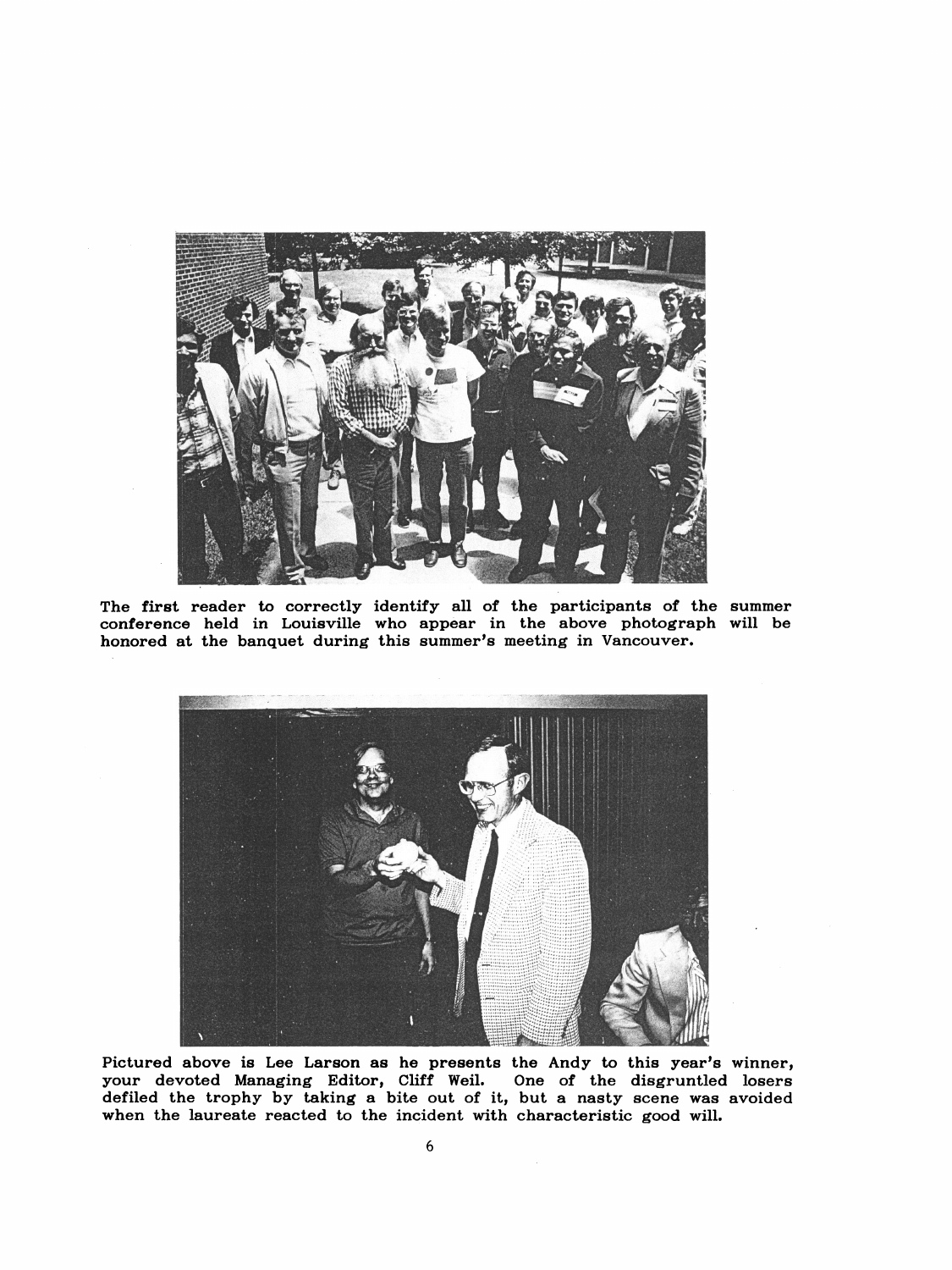## The Ninth Summer Real Analysis Symposium

## June 12-15, 1985, The University of Louisville

Schedule of Events

All talks will be given in Lecture Hall 101 of the Life Sciences Building.

## Wednesday, June 12

- 1 0:00-1 :00 Registration.
- 1 :00 -1:10 Welcoming announcements.
- 1:10 2:10 J. Marshall Ash, DePaul University Generalized Riemann Derivatives
- 2:20 2:50 Krzysztof Ostaszewski, The University of. Washington Nonabsolute Integration in the Plane
- 2:55 3:25 James Foran, University of Missouri Kansas City Porosity of the Graph of Continuous Functions
- 3:30 4:30 J. Marshall Ash, DePaul University Generalized Riemann Derivatives and Associated Summability Questions

 There will be a reception for the symposium participants at 7:30 p.m. in the home of F. R. (Buck) McMorris. The address is 2238 Valley Vista Road in Louisville. Telephone 458-6149.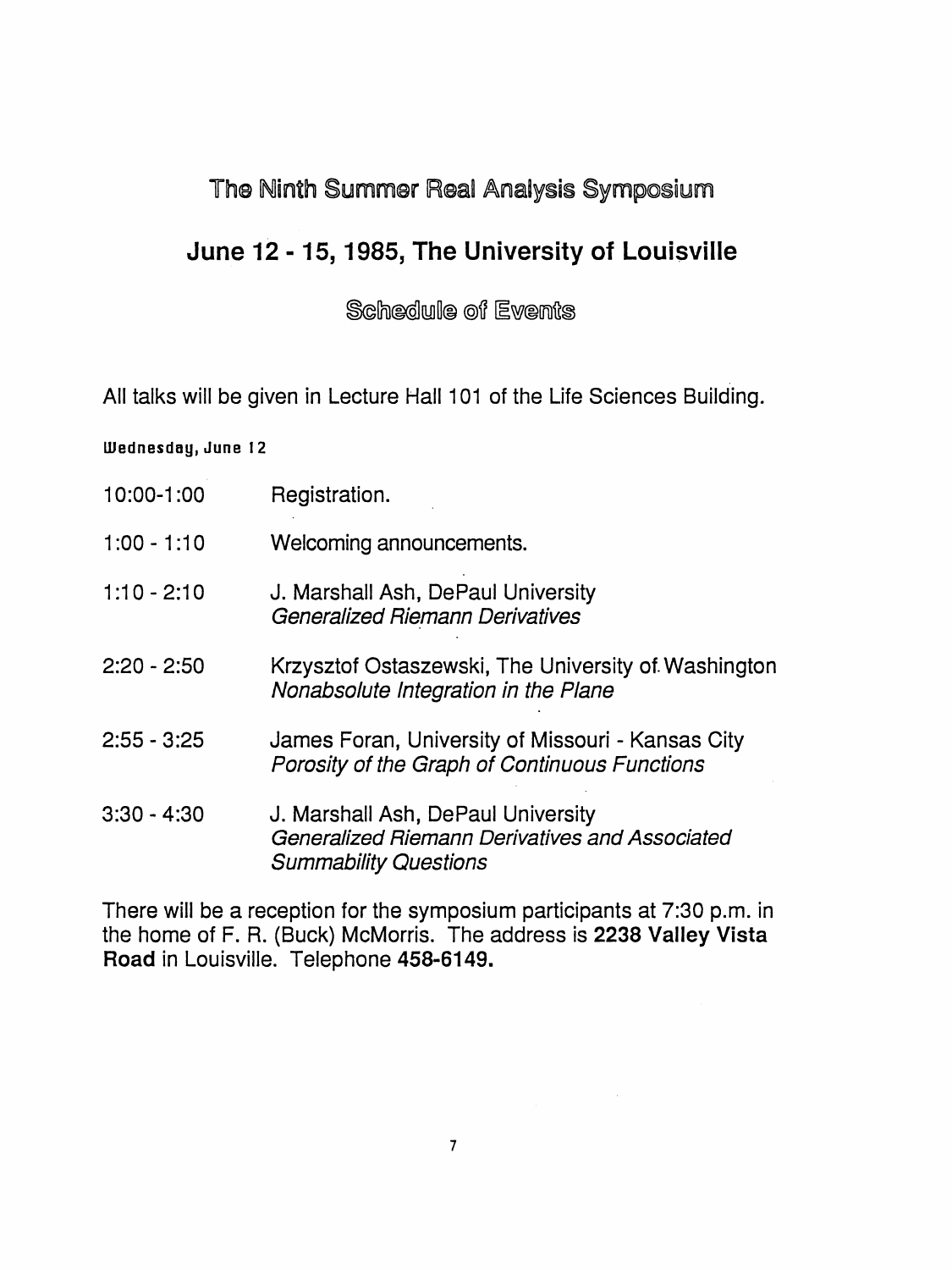| Thursday, June 13 |                                                                                                         |
|-------------------|---------------------------------------------------------------------------------------------------------|
| 10:00 - 11:00     | Lawrence Zalcman, The University of Maryland<br>The uses of analyticity (Part 1)                        |
| $11:10 - 11:40$   | Jerry Gibson, Columbus College<br>Concerning extendable connectivity functions                          |
| Lunch             |                                                                                                         |
| $1:00 - 2:00$     | Lawrence Zalcman, The University of Maryland<br>The uses of Analyticity (Part 2)                        |
| $2:10 - 2:40$     | Jack Brown, Auburn University<br>Continuous restrictions of measurable functions                        |
| $2:45 - 3:15$     | Clifford E. Weil, Michigan State University<br>Infinite Peano Derivatives                               |
| $3:20 - 3:50$     | Richard Davitt, The University of Louisville<br>The William Marshall Bullitt Mathematical<br>Collection |

 $\bar{z}$ 

 $\overline{a}$ 

 After his presentation, Professor Davitt will accompany those who are interested in seeing the Bullitt collection to the Rare Book Room in the main University of Louisville Library.

 $\mathcal{A}^{\mathcal{A}}$ 

Friday, June 1 4

| $10:00 - 11:00$ | Karel Prikry, The University of Minnesota<br>Real-Valued Measurable Cardinals (Part 1)                            |
|-----------------|-------------------------------------------------------------------------------------------------------------------|
| $11:10 - 11:40$ | Geraldo Soares de Souza, Auburn University<br>Two more characterizations of the<br>Besov-Bergman-Lipschitz spaces |

 $\sim 10$ 

Lunch